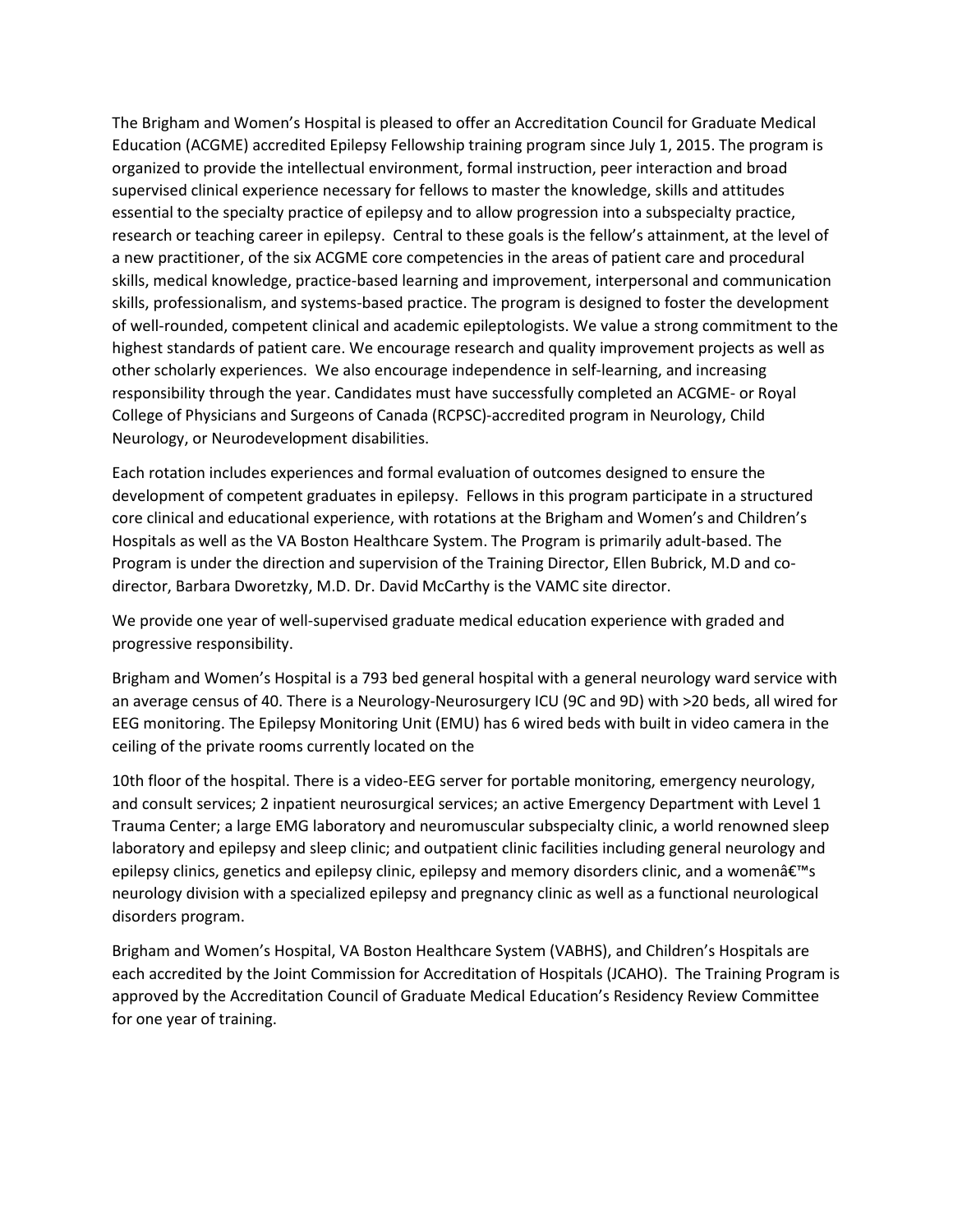VA Boston Healthcare System's (VABHS) is a consolidated facility which consists of three campuses: Jamaica Plain campus, the West Roxbury campus, and the Brockton campus, The West Roxbury Campus, the exact location of the surgical center research site, serves as the tertiary inpatient medical center for the VA Boston Healthcare System and the other VA medical centers in the region.

It hosts a number of clinical centers of excellence and advanced technology and research initiatives while providing primary care to patients from southern New Hampshire, Cape Cod and a large segment of eastern Massachusetts. VABHS is a major affiliate of Boston University School of Medicine and Harvard Medical School as well as several other academic and health care education institutions. It is a major training center for students and house staff from Harvard Medical School and Boston University Medical School affiliate hospitals. VA Boston Healthcare system is also a well-respected and dynamic source of medical investigation with active collaborations between Harvard University, Harvard Medical school, Boston University, MIT and Brown University. VABHS is the largest tertiary care system in VISN-I (Veterans Integrated Service Network) which comprises all VA medical centers, hospitals and clinics in New England. There are a total of 592 inpatient beds at VABHS including 354 Beds at Brockton VAMC, 45 Beds at Jamaica Plain VA Medical Center and 193 at West Roxbury VA Hospital. In FY2019 there were 84,126 inpatient admissions and 738,459 outpatient visits at VABHS.

The Neurology Department provides outpatient care and consultation at Jamaica Plain VA Medical Center, Brockton VA Hospital and several smaller satellite VA clinics in Eastern Massachusetts. Neurology inpatient admissions and consultations are provided at the West Roxbury VA Hospital.

The VABHS Epilepsy Program is a designated VA Epilepsy Center of Excellence providing comprehensive epilepsy care to veterans living throughout the North Eastern region of the United States. The Multicampus VABHS EEG lab provides inpatient/outpatient EEG, Video/EEG monitoring, Ambulatory continuous EEG, Evoked Potentials, Intraoperative Monitoring and remote tele-EEG services. The VABHS Epilepsy monitoring unit includes a 5 bed ward unit and 2 bed ICU EEG Monitoring. The VABHS Epilepsy program offers tele-EEG support for 6 VA Hospitals in the North East. . Virtual Video Epilepsy and PNES visits are offered to veterans residing in locations remote from VABHS.

Boston Children's Hospital, one of the largest and best pediatric medical centers in the United States, Children's Hospital offers a complete range of health care services for children from birth through 21 years of age. The Epilepsy/EEG program has a 6 bed epilepsy monitoring unit, with full surgical capabilities under the direction and supervision of Dr. Phillip Pearl. Children's Hospital is adjacent to the Brigham and Women's Hospital, and connected via an indoor corridor. Fellows attend conferences, lectures, and research symposia and have access to clinical material at this large pediatric facility.

## **General Goals**

The overall educational goals of this training program are to help fellows develop competency in the diagnosis, treatment and comprehensive care of patients with epilepsy in the inpatient, outpatient, and acute care settings. Fellows are provided with extensive clinical/technical experience in the performance of clinical neurophysiologic examinations, and trained in the clinical evaluation and management of patients with epilepsy. Fellows are intended to achieve proficiency in performing and interpreting clinical EEG, and understanding the relevance of specialty tests in the diagnosis and treatment of neurologic disease. They are expected to learn the skill of reporting results to other professionals and to patients in understandable language and with sensitivity for the meaning of these results. The training